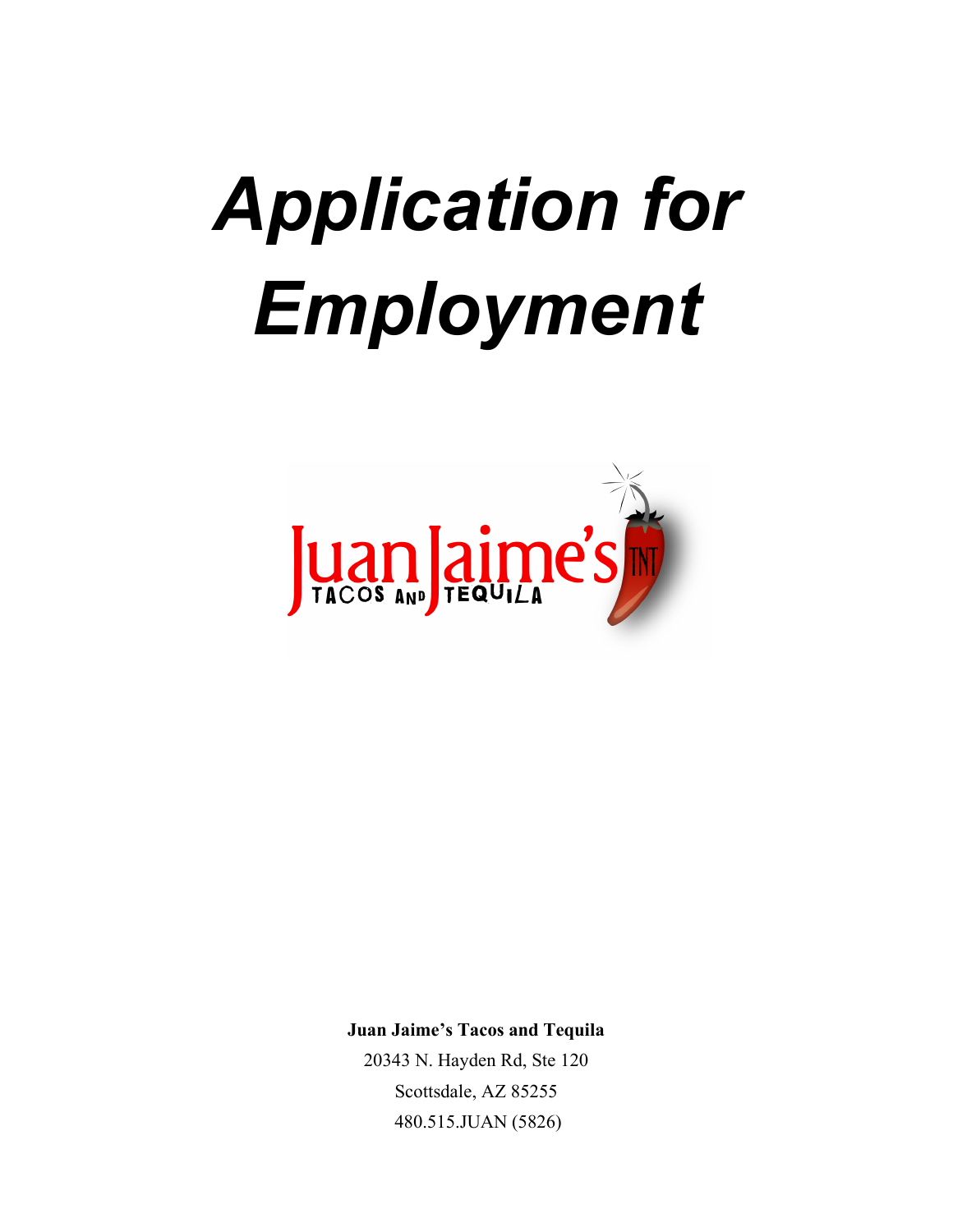## Statement of Values

*We here at Juan Jaime's Tacos and Tequila value our staff and know that our employees are our number one asset. We only hire the best of the best and we are all part of a winning team. Please know that if you are selected to work at Juan Jaime's Tacos and Tequila that you are part of an elite team. We strive for perfection and customer satisfaction in everything we do! In addition to this we work in a fun yet upscale atmosphere that ensures a pleasant for both our valued staff and our valued guests.* 

Dear Applicant:

Welcome to Juan Jaime's Tacos and Tequila. Prior to completing the application for employment, please understand that we are serious about creating a productive working environment for our staff and maintaining the highest levels of quality, service and attention for our guests.

We want you to understand that we also believe in living our values, some of which are:

- We believe that good isn't enough.
- We believe in doing business in a professional and orderly manner.
- We believe in honesty and integrity.
- We believe that only a happy and professional staff can give the level of personal service we demand.
- We believe in the ongoing training and development of our staff and see it as a worthy investment in the future of the company.
- We believe in providing extraordinary service the unique and powerful sort of personal care and attention that our guests tell stories about.
- We believe that everyone is capable of being an A+ player.

If this feels like an environment for you, please complete the application.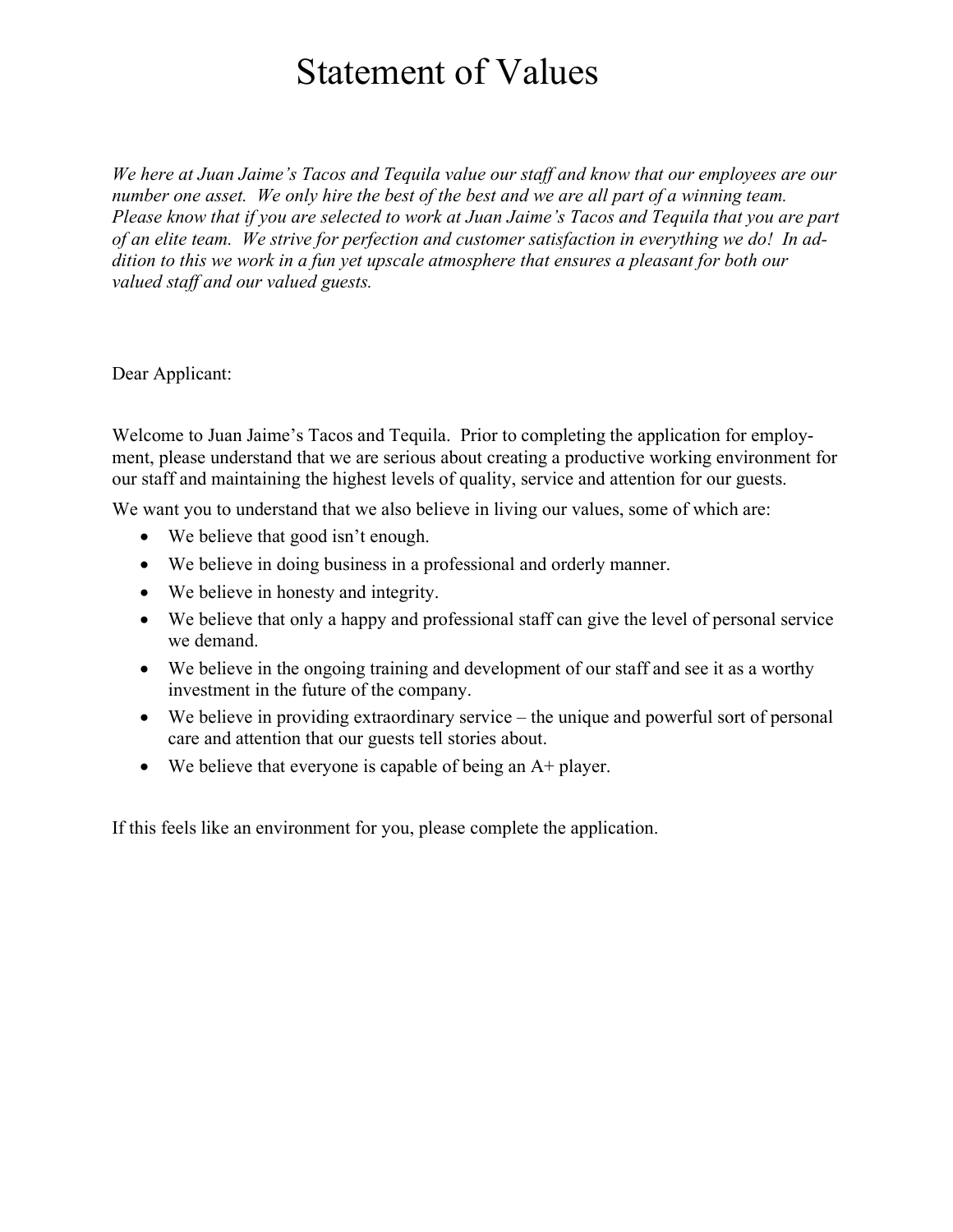*Juan Jaime's Tacos and Tequila* - Application for Employment

*We consider applicants for all positions without regard to race, color, religion, sex, national origin, age, disability, veteran status or any other legally protected status.*

## *\*\* PLEASE PRINT CLEARLY \*\**

| How did you find out about this job? $\Box$ Newspaper $\Box$ Employee $\Box$ Walk-in $\Box$ Relative $\Box$ Other                                                                                                              |                                                                                                                                                         |
|--------------------------------------------------------------------------------------------------------------------------------------------------------------------------------------------------------------------------------|---------------------------------------------------------------------------------------------------------------------------------------------------------|
| Why are you seeking a new job at this time?                                                                                                                                                                                    |                                                                                                                                                         |
| <b>Applicant Information</b>                                                                                                                                                                                                   |                                                                                                                                                         |
|                                                                                                                                                                                                                                |                                                                                                                                                         |
|                                                                                                                                                                                                                                |                                                                                                                                                         |
|                                                                                                                                                                                                                                |                                                                                                                                                         |
|                                                                                                                                                                                                                                |                                                                                                                                                         |
| Are you at least 18 years old? If applying for a Server or Bartender position are you at least 19 years old? Il enter the server of Bartender position are you at least 19 years old?                                          |                                                                                                                                                         |
| Are you legally eligible for employment in the U.S.? (Proof of U.S. citizenship or immigration status is required if hired.)<br>(NOTE: The existence of a criminal record does not constitute an automatic bar to employment.) | Have you been convicted of a crime? $\Box$ Yes $\Box$ No If yes, state the nature of the offense and disposition of the case. Include dates and places. |
|                                                                                                                                                                                                                                |                                                                                                                                                         |
| <b>Employment Information</b>                                                                                                                                                                                                  |                                                                                                                                                         |
|                                                                                                                                                                                                                                |                                                                                                                                                         |
|                                                                                                                                                                                                                                |                                                                                                                                                         |
|                                                                                                                                                                                                                                |                                                                                                                                                         |
| Are you willing to work overtime? __________ Weekends? __________ Holidays? _____                                                                                                                                              |                                                                                                                                                         |
| Are you currently employed? If hired, when would you be able to start?                                                                                                                                                         |                                                                                                                                                         |
|                                                                                                                                                                                                                                |                                                                                                                                                         |
|                                                                                                                                                                                                                                |                                                                                                                                                         |
|                                                                                                                                                                                                                                |                                                                                                                                                         |
| tasks with or without reasonable accommodation? _____ Please describe which tasks, if any, you will need accommodation to                                                                                                      | If applicable, please refer to the attached job description for the position for which you are applying. Are you able to perform all these              |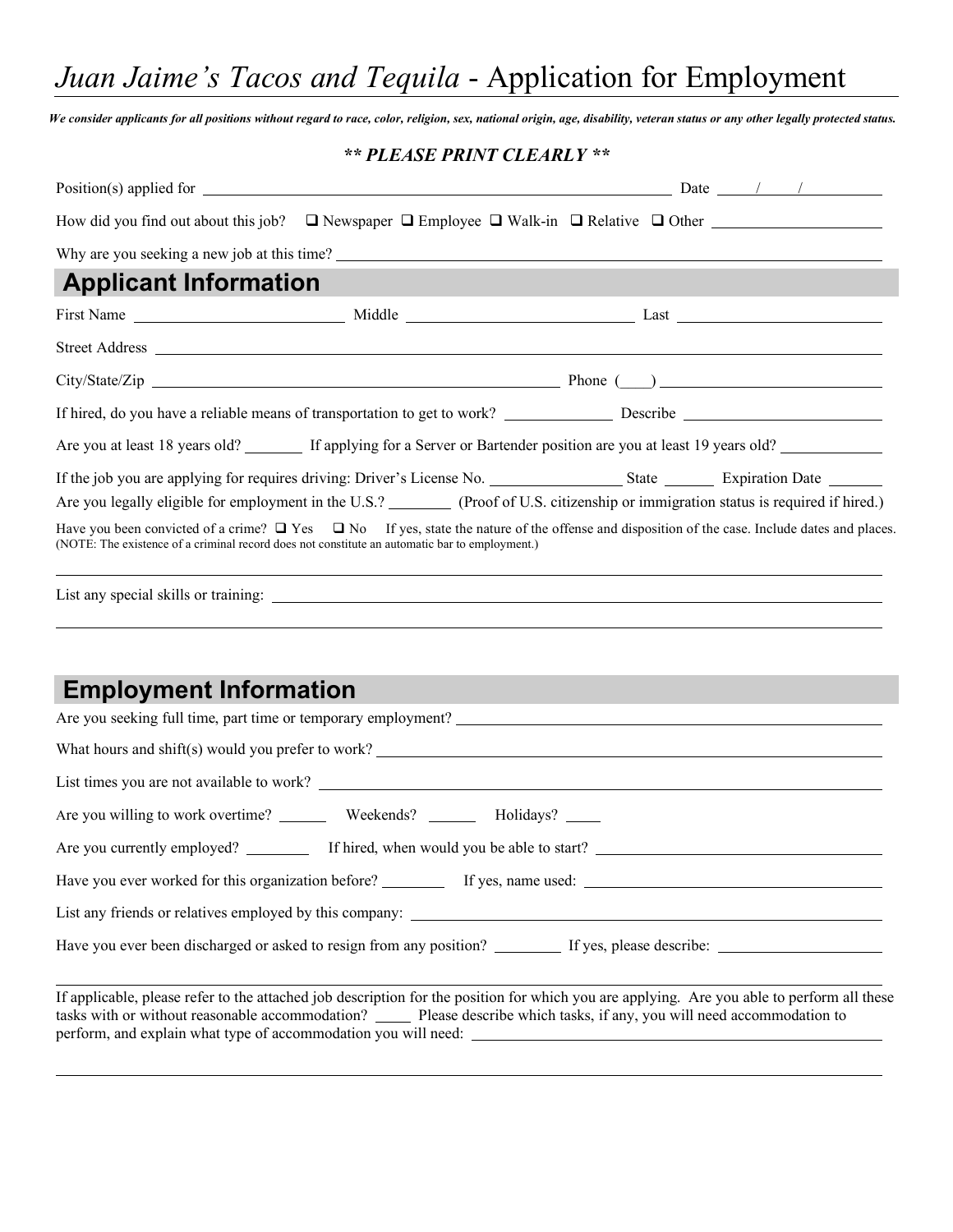| 1 2 3 4 5 6 7 8<br>Elementary:                              | Secondary: 9 10 11 12 G.E.D |                                      | College: 1 2 3 4 5 6 7 8                                 |
|-------------------------------------------------------------|-----------------------------|--------------------------------------|----------------------------------------------------------|
| Name of School: Name of School: Name of School:             |                             |                                      | Name of School:                                          |
| Location of School: Location of School: Location of School: |                             |                                      |                                                          |
|                                                             |                             |                                      | Degree & Major:                                          |
|                                                             |                             |                                      | Minor: $\qquad \qquad$                                   |
|                                                             |                             |                                      |                                                          |
| Work History (please begin with most recent)                |                             |                                      |                                                          |
| 1.                                                          |                             |                                      | Company Company Phone No. with Area Code ( )             |
|                                                             |                             |                                      |                                                          |
|                                                             |                             |                                      |                                                          |
|                                                             |                             |                                      |                                                          |
|                                                             |                             |                                      |                                                          |
|                                                             |                             |                                      |                                                          |
| 2.                                                          |                             | Company Phone No. with Area Code ( ) |                                                          |
|                                                             |                             |                                      |                                                          |
|                                                             |                             |                                      |                                                          |
|                                                             |                             |                                      |                                                          |
|                                                             |                             |                                      |                                                          |
|                                                             |                             |                                      |                                                          |
| 3.                                                          |                             |                                      | Company <b>Example 2018</b> Phone No. with Area Code ( ) |
|                                                             |                             |                                      |                                                          |
|                                                             |                             |                                      |                                                          |
|                                                             |                             |                                      |                                                          |
|                                                             |                             |                                      |                                                          |
|                                                             |                             |                                      |                                                          |
| 4.                                                          |                             |                                      | Company Company Phone No. with Area Code ( )             |
|                                                             |                             |                                      |                                                          |
|                                                             |                             |                                      |                                                          |
|                                                             |                             |                                      |                                                          |
|                                                             |                             |                                      |                                                          |
|                                                             |                             |                                      |                                                          |